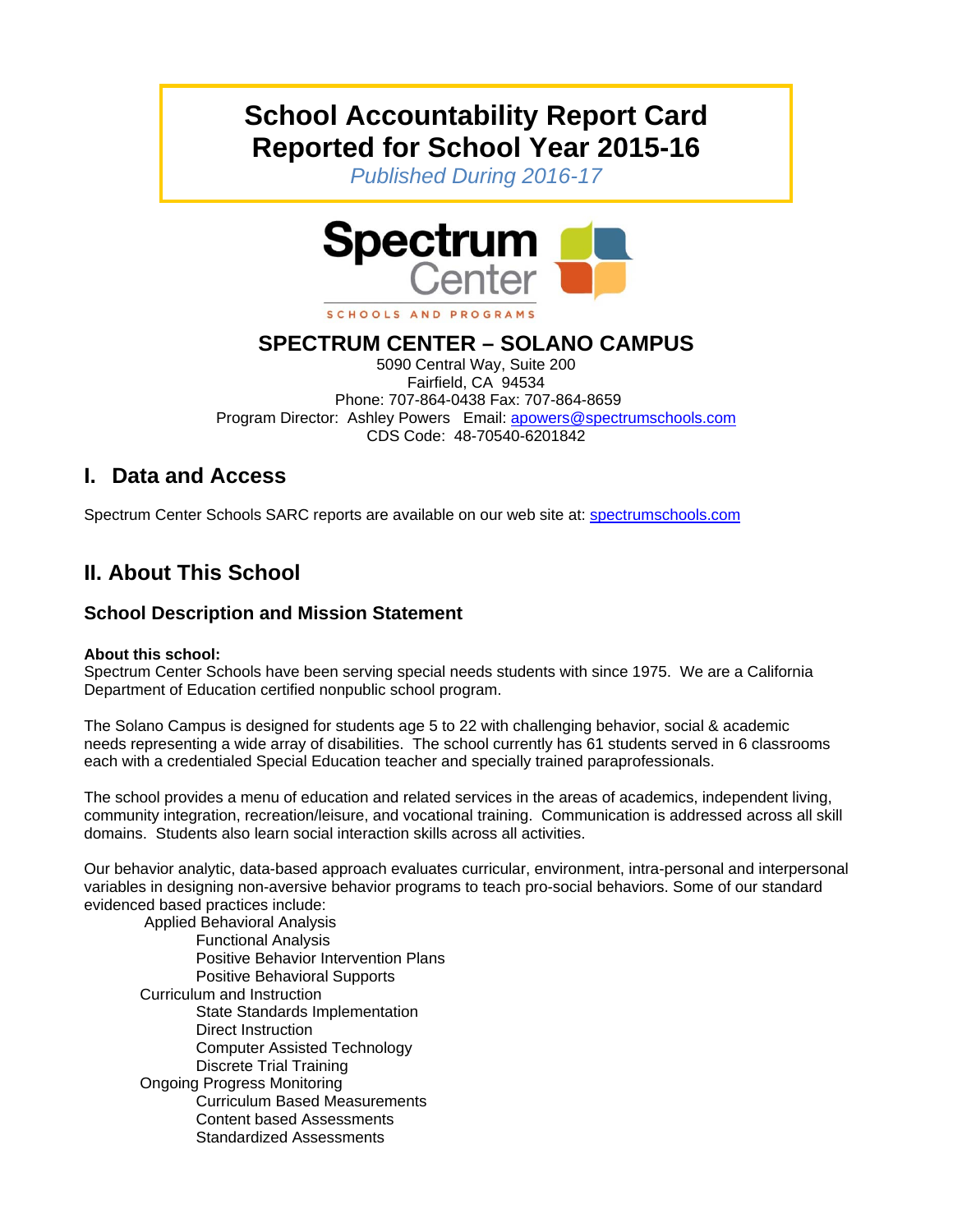Data is collected on academic achievement and on each Individualized Educational Plan (IEP) goal weekly. The data is reviewed monthly to assess the student's progress. Lessons plans are revised as needed to assure student learning. A progress report and/or report card is completed for every student and is provided to both the parent and LEA quarterly per the IEP and master contract.

Spectrum Center Schools monitor progress on targeted campus goals quarterly. An Internal Accountability Review is conducted annually.

**Mission Statement:**<br>Our mission is to provide personalized, evidence-based educational services for non-traditional learners in collaboration with families and public school districts.

#### **Opportunities for Parental Involvement**

Parents are involved in the student enrollment process, parent/teacher conferences, IEP development and approval.

In addition, our school attempts to host a parent/care-provider and student social event every other month. These are opportunities for parents to either attend a school event or an after-school event such as Science fairs, craft fairs, Back to School Night, relay events, going to a bowling alley, playing miniature golf, or attending fundraisers. These events give parents/care-providers the opportunity to see what their children are learning and how much they are working on building their social skills. Parents/care-providers also have the opportunity to meet other parents/care-providers, which can help with finding out resources for their children and themselves.

Teachers make weekly phone calls/e-mails or written notes to parents to touch base and share how the child's week went as well as ask for parent input.

When needed, Spectrum Center has provided trainings to help parents with challenges at home, such as ABA principles, video modeling for those with Autism, and many others.

#### **Student Enrollment by Grade Level (School Year 2015-16)**

This table displays the number of students enrolled in each grade level (determined by age) at the school.

| <b>Grade Level</b> | <b>Number of Students</b> | <b>Grade Level</b>         | <b>Number of Students</b> |
|--------------------|---------------------------|----------------------------|---------------------------|
| Kindergarten       |                           | <b>Ungraded Elementary</b> |                           |
| Grade 1            |                           | Grade 9                    |                           |
| Grade 2            | 2                         | Grade 10                   |                           |
| Grade 3            | 3                         | Grade 11                   | 11                        |
| Grade 4            | 6                         | Grade 12                   |                           |
| Grade 5            | 3                         | <b>Ungraded HS</b>         |                           |
| Grade 6            | 2                         | <b>Post-Secondary</b>      | 19                        |
| Grade 7            |                           |                            |                           |
| Grade 8            | 2                         | <b>Total Enrollment</b>    |                           |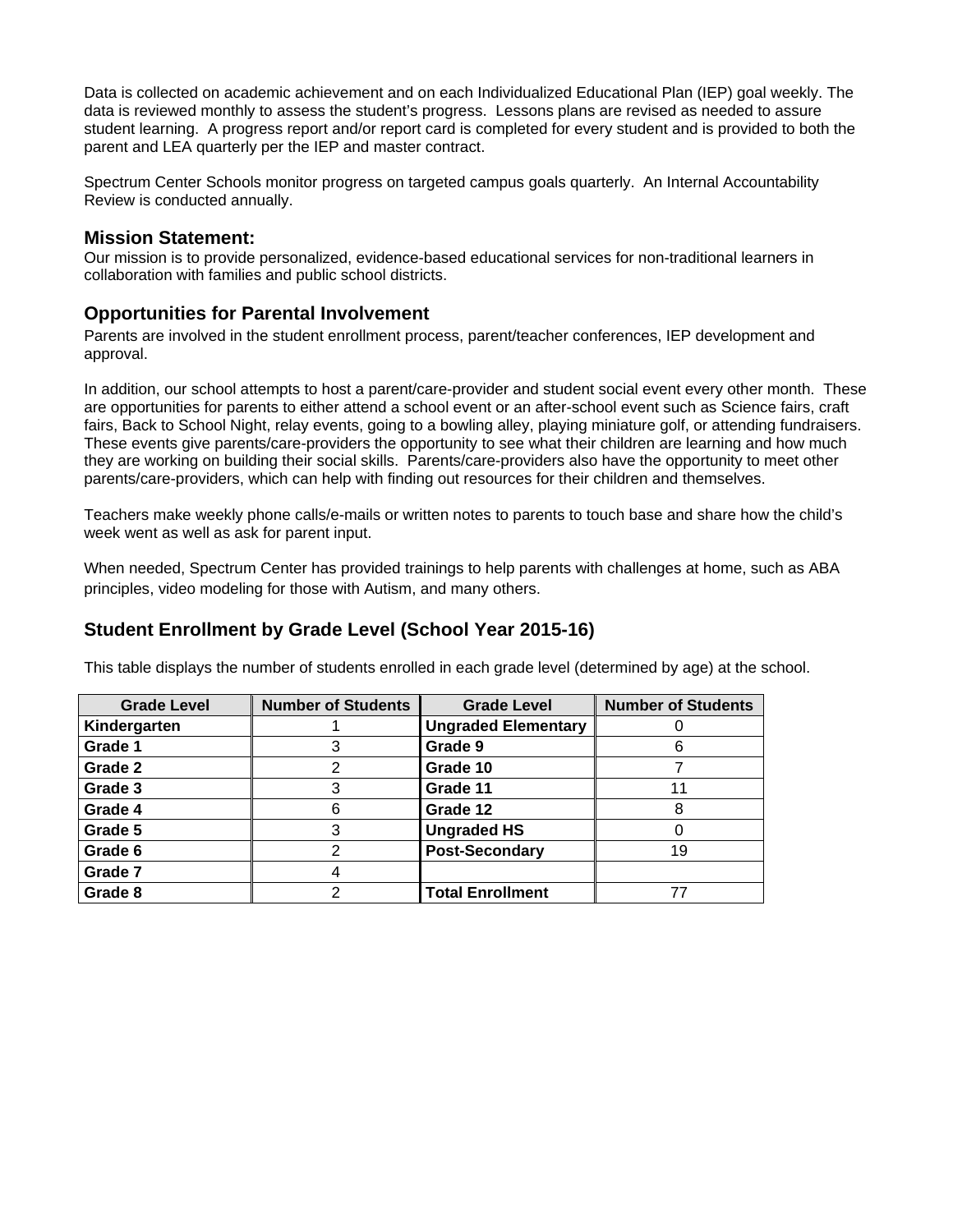# **Student Enrollment by Group**



19% 81% **Gender Female Male** 

**CAASPP**





- 
- Asian
- **Black or African American**
- **Filipino**
- **Hispanic or Latino**
- **Native Hawaiian or Pacific** Islander
- Two or More Races
- **White**
- **Foster**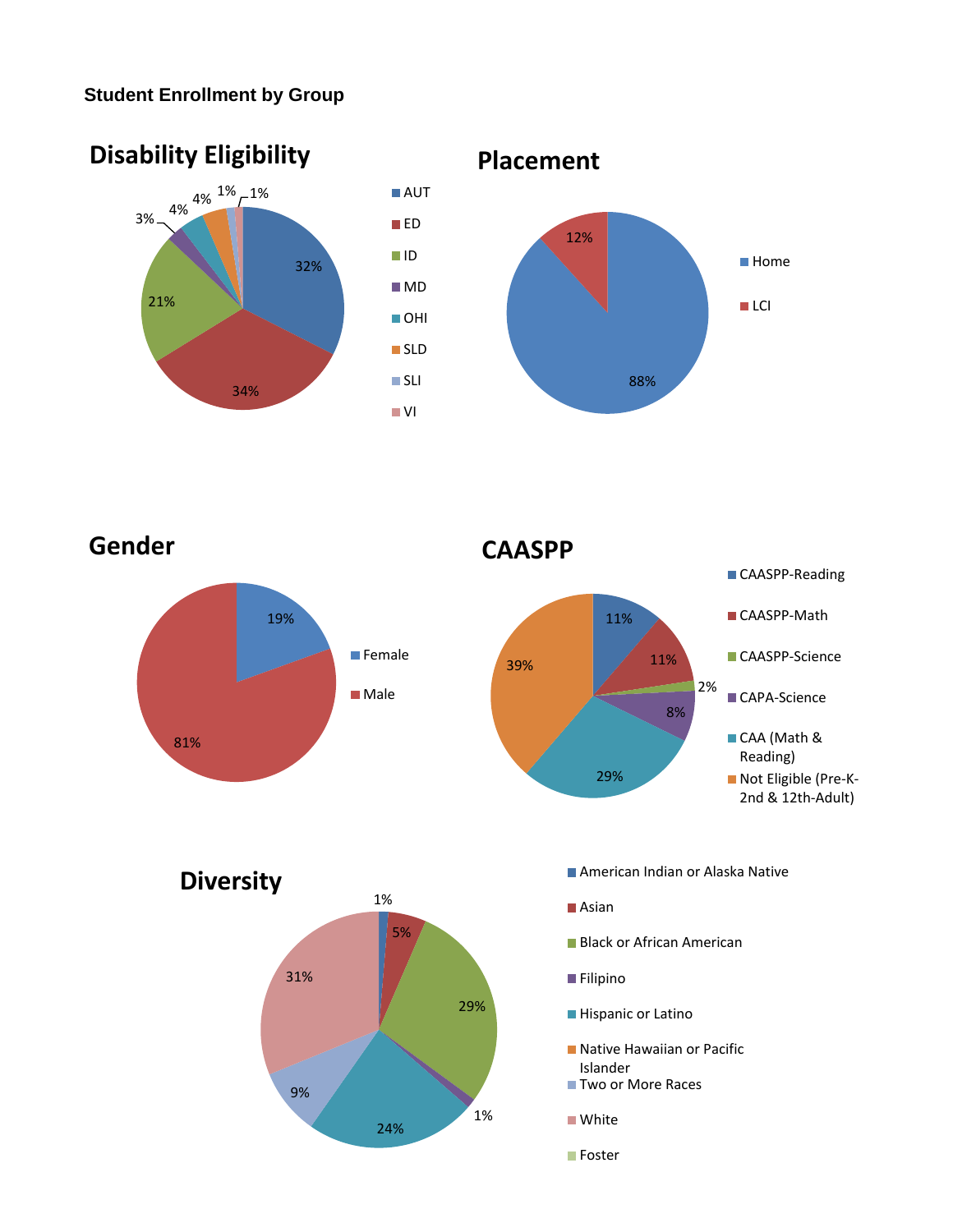### **Average Class Size**

Our model is to provide small classroom sizes which range from 10 to 12 students in a classroom. Students are in classrooms according to age and function level. In the 2015-16 school year, the Solano Campus served an average of 58 students in 6 classrooms.

# **III. School Climate**

### **School Safety Plan (School Year 2015-16)**

All staff receive required trainings including, but not limited to:  $1<sup>st</sup>$  Aide/CPR, Hughes Bill, incident report writing, emergency preparedness, blood borne pathogens, student supervision, safety in the work place, sexual harassment, abuse reporting and universal precautions.

The campus has a safety team which meets monthly. The safety team is responsible for monitoring monthly classroom safety and risk abatement checklist, maintaining adequate first aide and blood borne pathogen supplies and reviewing safety incidents as needed. Morning sweeps of the grounds are conducted to insure the campus is secure and free from dangerous debris.

Emergency preparedness includes monthly fire drills, monthly earthquake drills, monthly OSHA building checks, an annual fire inspection and an annual disaster drill which includes earthquake preparedness, shelter in place, violent intruder protection and an annual exposure control plan.

#### **Suspensions and Expulsions**

| Rate               | <b>School</b> |         |         |  |
|--------------------|---------------|---------|---------|--|
|                    | 2013-14       | 2014-15 | 2015-16 |  |
| <b>Suspensions</b> |               |         |         |  |
| <b>Expulsions</b>  |               |         |         |  |

# **IV. School Facilities**

#### **School Facility Conditions and Improvement Plan (School Year 2016-17)**

#### **Age of School Buildings:**

The Spectrum Center Solano Campus is located at 5090 Central Way, Suite 200 in Fairfield and was built in in early 2000. The campus opened in 2002, relocated to a larger site in 2004, it has now relocated to this site in January 2012. The school area of the building has 7 classrooms, a library/computer lab room, a teacher resource room, a multipurpose room, a cafeteria, a media/instructional room and administrative offices.

#### **Maintenance and Repair:**

The Senior Administrative Assistant is responsible for all campus repairs and coordinates with the Maintenance Specialist to ensure repairs are completed. The head of the safety team coordinates with the Clinical Assistant and the Safety Team members to conduct morning safety sweeps to insure the campus is free from dangerous debris.

#### **Cleaning Process and Schedule:**

Daily cleaning of the building is provided by Preventive Building Maintenance, a cleaning company based out of Fairfield.

#### **Modernizing or New School Construction Projects:**

We are currently researching options that would enable the campus to have more classrooms available.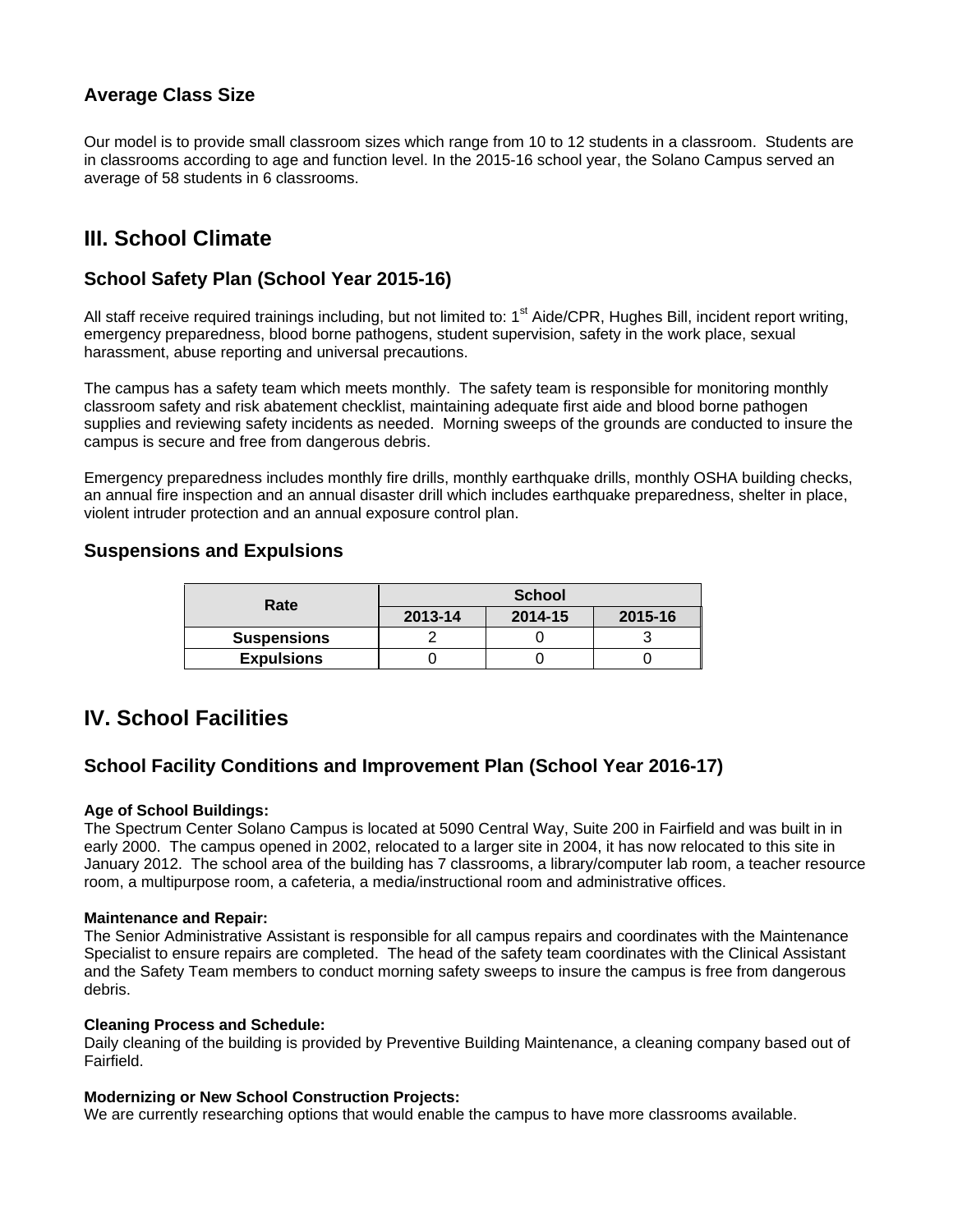|                                                                           | <b>Repair Status</b> |      | <b>Repair Needed and</b> |      |                                |
|---------------------------------------------------------------------------|----------------------|------|--------------------------|------|--------------------------------|
| <b>System Inspected</b>                                                   | <b>Exemplary</b>     | Good | Fair                     | Poor | <b>Action Taken or Planned</b> |
| <b>Systems: Gas Leaks,</b><br>Mechanical/HVAC,<br>Sewer                   |                      | Χ    |                          |      | n/a                            |
| <b>Interior: Interior</b><br><b>Surfaces</b>                              | X                    |      |                          |      | n/a                            |
| <b>Cleanliness: Overall</b><br>Cleanliness, Pest/<br>Vermin Infestation   | Χ                    |      |                          |      | n/a                            |
| <b>Electrical: Electrical</b>                                             | Χ                    |      |                          |      | n/a                            |
| <b>Restrooms/Fountains:</b><br>Restrooms, Sinks/<br>Fountains             |                      | χ    |                          |      | n/a                            |
| Safety: Fire Safety,<br><b>Hazardous Materials</b>                        | X                    |      |                          |      | n/a                            |
| <b>Structural: Structural</b><br>Damage, Roofs                            | X                    |      |                          |      | n/a                            |
| External:<br>Playground/School<br>Grounds, Windows/<br>Doors/Gates/Fences | Χ                    |      |                          |      | n/a                            |
| <b>Overall Rating</b>                                                     | X                    |      |                          |      | n/a                            |

# **School Facility Good Repair Status (School Year 2016-17)**

# **V. Teachers**

# **Teacher Credentials**

| <b>Teachers</b>                               | <b>School</b> |         |         |  |
|-----------------------------------------------|---------------|---------|---------|--|
|                                               | 2013-14       | 2014-15 | 2015-16 |  |
| <b>Number of campus classrooms</b>            | 6             |         |         |  |
| <b>Clear Level 2</b>                          | З             |         |         |  |
| <b>Preliminary Level 1</b>                    |               |         |         |  |
| <b>UIP</b>                                    |               |         |         |  |
| <b>PIP/STSP</b>                               |               |         |         |  |
| <b>Emergency Substitute (Classroom Aides)</b> |               |         |         |  |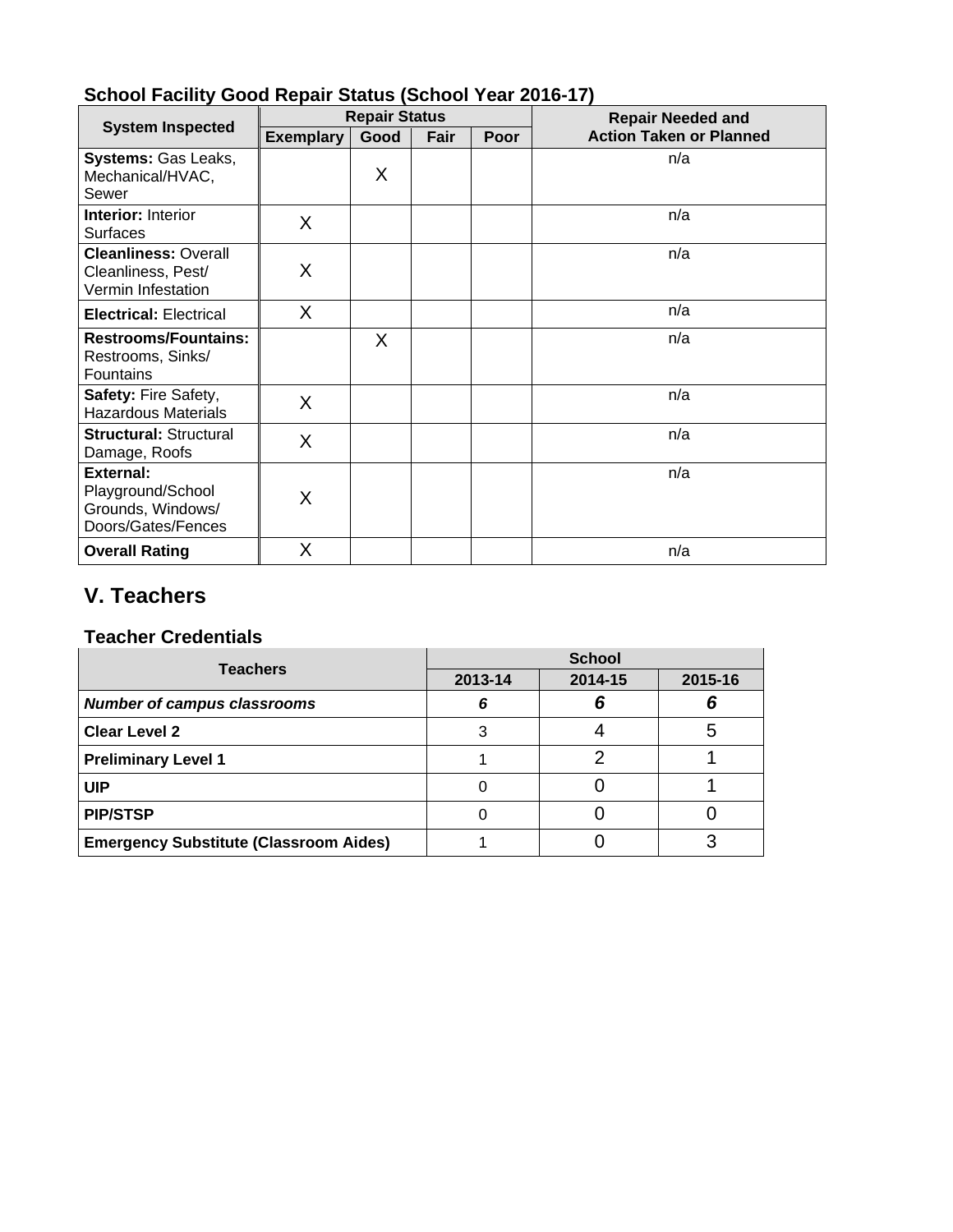# **VI. Support Staff**

**Other Support Staff (School Year 2015-16)** 

| <b>Title</b>                                    | <b>Number of FTE</b><br><b>Assigned to</b><br><b>School</b> |
|-------------------------------------------------|-------------------------------------------------------------|
| <b>Senior Behavior Analyst</b>                  |                                                             |
| <b>Curriculum and Instruction Specialist</b>    |                                                             |
| <b>Education Coordinator</b>                    |                                                             |
| <b>Therapists</b>                               | .5                                                          |
| <b>Speech/Language/Hearing Specialist</b>       |                                                             |
| <b>Occupational Therapists</b>                  |                                                             |
| <b>Adapted Physical Education</b>               | .5                                                          |
| <b>Transportation Support</b>                   | 28                                                          |
| <b>Behavioral/Instructional Classroom Aides</b> | 33                                                          |

# **VII. Curriculum and Instructional Materials**

### **Instructional Materials (School Year 2016-17)**

 Each student at CST and CMA level has a text book which matches the SBE or the local LEA's adapted text books in each academic area at his/her grade level. In addition Spectrum Center provides supplemental materials as appropriate to match the students' learning patterns.

| <b>Core Curriculum Area</b>       | Quality, Currency,<br>and Availability of<br><b>Textbooks and</b><br><b>Instructional</b><br><b>Materials * Need to</b><br>import the campus'<br><b>Materials form</b> | <b>Percent of Pupils</b><br><b>Who Lack Their Own</b><br><b>Assigned Textbooks</b><br>and/or<br><b>Instructional</b><br><b>Materials</b> | <b>Most Recent SBE or</b><br><b>Local Governing</b><br><b>Agency Approved</b><br><b>Textbooks and</b><br><b>Instructional</b><br><b>Materials</b> |
|-----------------------------------|------------------------------------------------------------------------------------------------------------------------------------------------------------------------|------------------------------------------------------------------------------------------------------------------------------------------|---------------------------------------------------------------------------------------------------------------------------------------------------|
| <b>Reading/Language Arts</b>      |                                                                                                                                                                        | $O\%$                                                                                                                                    | yes                                                                                                                                               |
| <b>Mathematics</b>                | $\star$                                                                                                                                                                | O%                                                                                                                                       | yes                                                                                                                                               |
| <b>Science</b>                    | $\star$                                                                                                                                                                | O%                                                                                                                                       | ves                                                                                                                                               |
| <b>History-Social Science</b>     | $\star$                                                                                                                                                                | O%                                                                                                                                       | yes                                                                                                                                               |
| <b>Foreign Language</b>           | $\star$                                                                                                                                                                | O%                                                                                                                                       | yes                                                                                                                                               |
| <b>Health</b>                     | $\star$                                                                                                                                                                | O%                                                                                                                                       | yes                                                                                                                                               |
| <b>Visual and Performing Arts</b> | $\star$                                                                                                                                                                | O%                                                                                                                                       | ves                                                                                                                                               |

# **VIII. School Finances**

**Expenditures per Pupil (Fiscal Year 2015-16)** 

| Total Dollars | Dollars per student | <b>Average Teacher Salary</b> |
|---------------|---------------------|-------------------------------|
| \$3,031,813   | \$52.045            | \$63,079                      |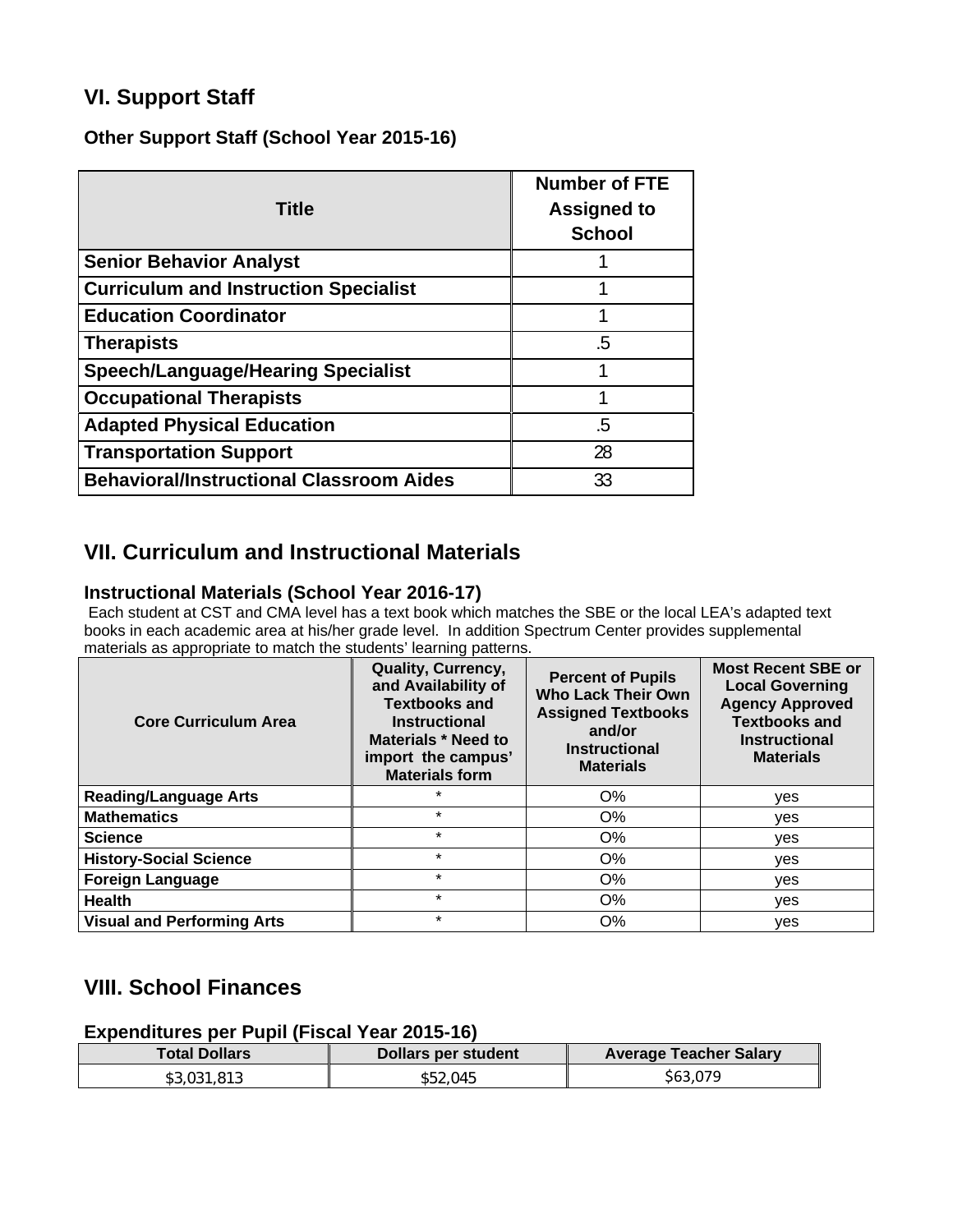# **Types of Services Provided**

Spectrum Center Schools works cooperatively with local school districts to develop a customized curriculum for each student based on the student's Individual Education Program (IEP), abilities, interests and goals. The Spectrum Center Schools meet state education standards and are based on the principals of Applied Behavior Analysis (ABA). ABA is a discipline devoted to the understanding and improvement of human behavior. Spectrum's ABA curriculum includes specific strategies for preventing behaviors of concern, teaching alternative appropriate behavior, teaching self-control strategies, improving learning skills and responding to behaviors of concern in a safe and respectful manner.

Spectrum Center Schools serve students with emotional disturbance or developmental disabilities who benefit from a consistent and structured program, with an emphasis on a successful transition to a less restrictive environment. The students receive individualized instruction in academic, social and behavioral skills, including independent living and vocational skills in a low student to instructor ratio.

Spectrum Center Schools also serve students with autism, who receive a continuum of specialized education services in dedicated classrooms. Applied Behavior Analysis is the foundation of Spectrum's approach to teaching children with autism in an environment that is predictable, consistent, structured and positive. Spectrum's curriculum for students with autism in highly structured involves repeated presentation of instruction and focuses on communication, behavior, social and academic skills in a low student to instructor ratio.

Related services provided at by Spectrum Center per the student Individual Education Program includes counseling, Speech and Language Therapy, Occupational Therapy, Adapted Physical Education, Augmentative Communication, and Assistive Technology.

### **Teacher and Administrative Salaries (Fiscal Year 2015-16)**

| Category                        | <b>Spectrum Schools</b><br>Amount | <b>State Average</b><br>(ADA < 1,500) |
|---------------------------------|-----------------------------------|---------------------------------------|
| <b>Beginning Teacher Salary</b> | 51,000                            | \$38,592                              |
| <b>Mid-Range Teacher Salary</b> | 62,650                            | \$55,764                              |
| <b>Highest Teacher Salary</b>   | 76,350                            | \$72.219                              |
| <b>Average Teacher Salary</b>   | 63,079                            | \$90,207                              |
| <b>Average Director Salary</b>  | 84,934                            | \$116,768                             |

# **IX. Student Performance**

### **Standardized Testing and Reporting**

Our goal is to help students earn required credits and acquire necessary skills for success — now and in the future The Student Growth Percentile (SGP) reports student progress compared to millions of academic peers in general and special education nationwide. The typical SGP score is at least 35 for math and reading.

Spectrum Center students were on average five grade levels behind in reading and math at time of entry**.**

# **Reading & Math Student Growth Percentile**

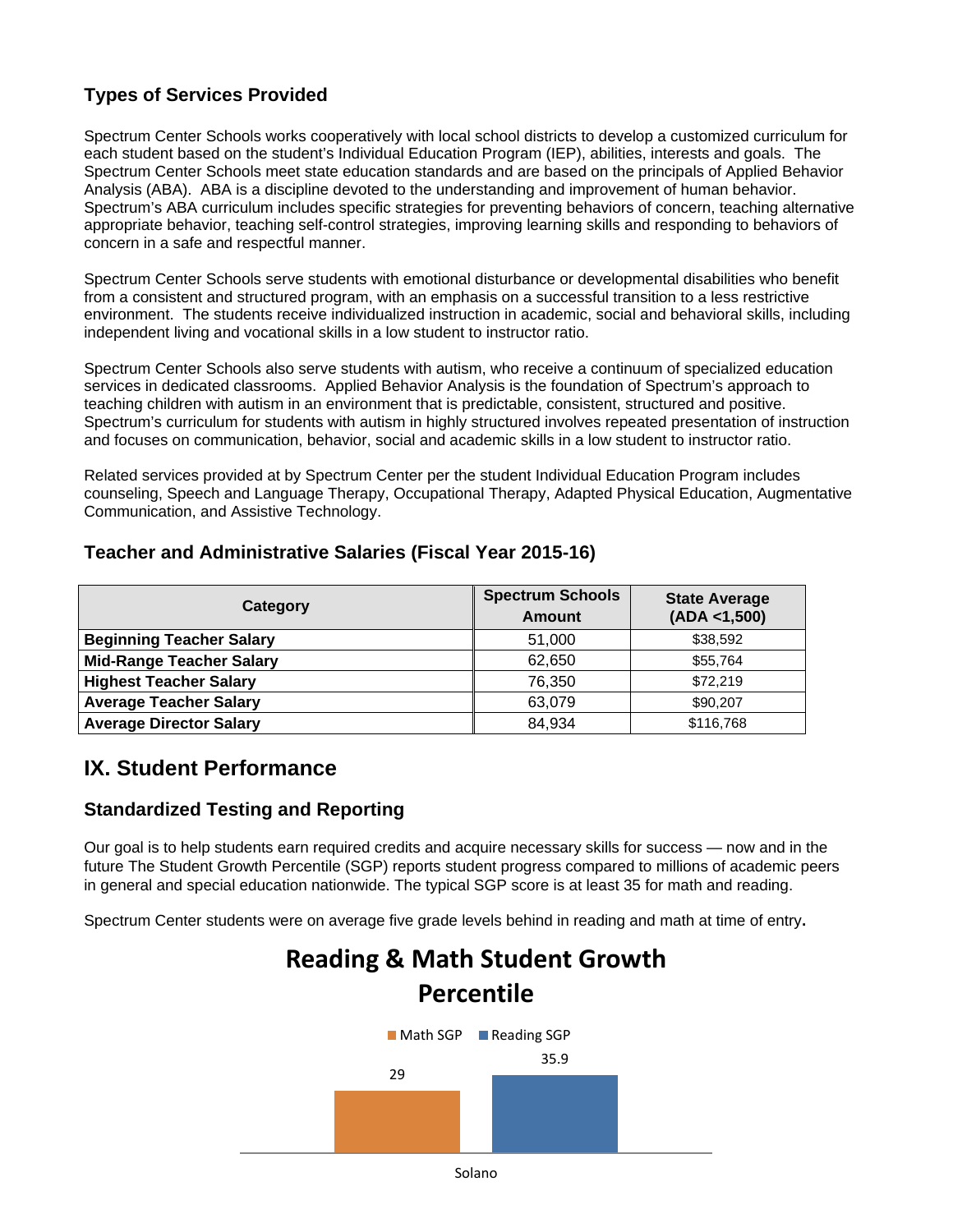### **Other Student Outcome Data**

Spectrum Center ensures students make progress on their Individualized Education Program (IEP) goals. The graph below shows the percentage of IEP goal progress for students in each of our learning environments.



# **2015‐16 Improving Individual Goals**

### **X. Accountability**

# **California Department of Education Certification (CDE)**

The Spectrum Center Schools are all certified by the California Department of Education.

# **Academic Performance Index (API)**

The API is not applicable to Non Public Schools.

# **XI. Postsecondary Preparation**

### **WorkAbility I**

Spectrum Center is a state-approved WorkAbility I Program (WAI) site. WorkAbility I is a California transition program and is funded and administered by the Special Education Division of the California Department of Education. The WorkAbility I Program provides resources for transition services with a primary focus on comprehensive pre-employment, work site training, and employment, along with follow-up services for youth in special education.

Spectrum's WAI program goal is to provide students with the skills necessary to maximize the level of independence and productivity in their lives, assisting them into a quality adult life.

The State WAI model requires service delivery, data collection, documentation, and reporting in line with WAI's Array of Services. The WAI Array includes, but is not limited to, career awareness and exploration, career counseling, vocational assessments, pre-employment activities that promote employment readiness, job search skills, and job retention, work training, and follow-up services. Spectrum's WAI Program strives to include as many elements of these services as "best practices", based on individual student's skills, abilities, and interests.

Spectrum's WAI program offers pre-vocational / vocational training, and pre-employment and career planning services for students 14-22 aligned as much as possible with each student's Individual Education Plans (IEP). As mandated in the IDEA 2004, and by the age of 16, transition planning, post-secondary goals, and individualized transition services will be addressed simultaneously with the development of the student's annual IEP goals. The Individual Transition Plan (ITP) is based on age-appropriate transition assessments. Measurable post-secondary goals are developed based on students' individual long-term objectives, interests, and preferences, and may include paid work training and other employment-related services. The development and practice of independent living skills are also a part of the long-term goals.